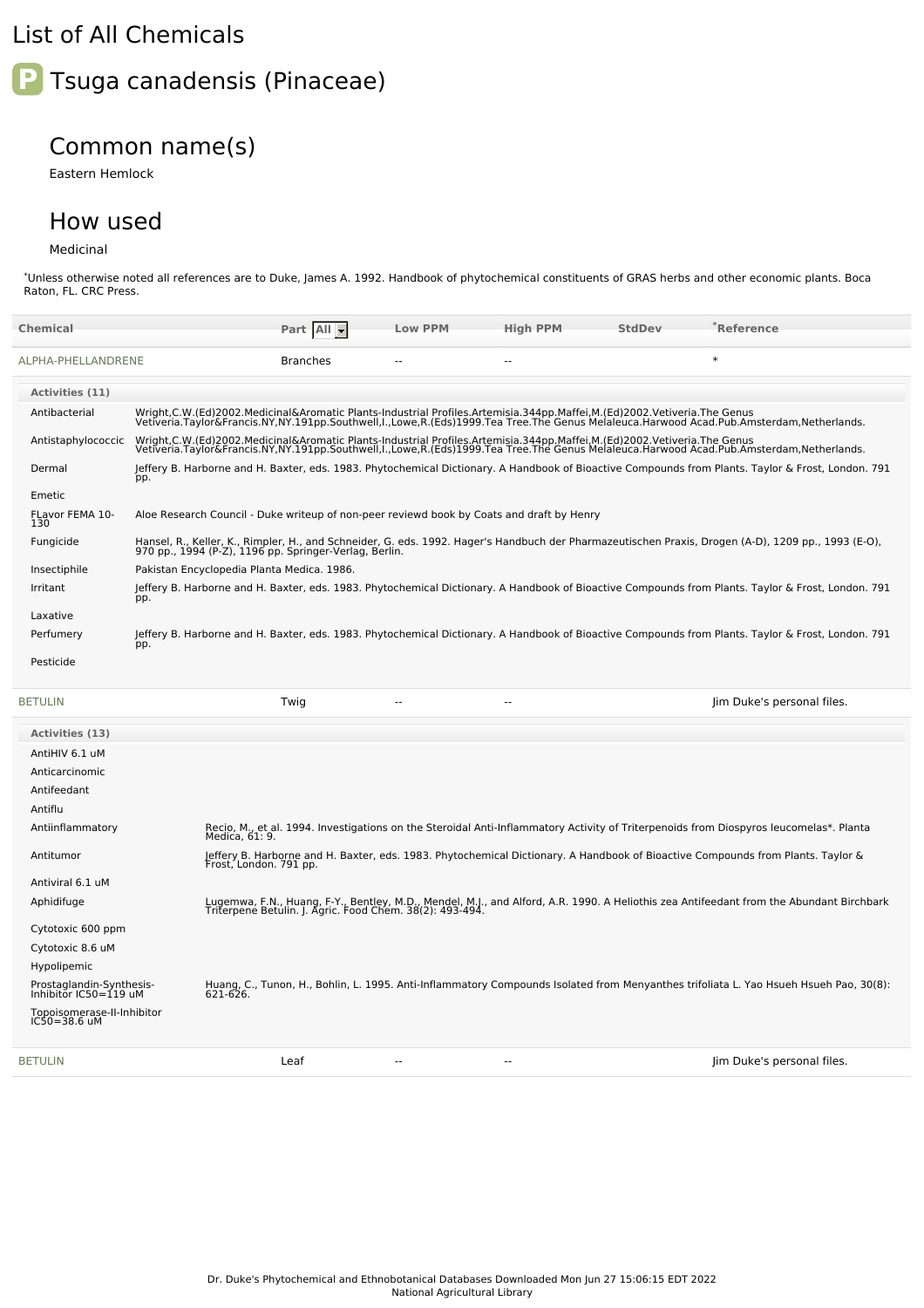| <b>Activities (13)</b>                            |                                                                                                                                                                                                     |
|---------------------------------------------------|-----------------------------------------------------------------------------------------------------------------------------------------------------------------------------------------------------|
| AntiHIV 6.1 uM                                    |                                                                                                                                                                                                     |
| Anticarcinomic                                    |                                                                                                                                                                                                     |
| Antifeedant                                       |                                                                                                                                                                                                     |
| Antiflu                                           |                                                                                                                                                                                                     |
| Antiinflammatory                                  | Recio, M., et al. 1994. Investigations on the Steroidal Anti-Inflammatory Activity of Triterpenoids from Diospyros leucomelas*. Planta<br>Medica, 61: 9.                                            |
| Antitumor                                         | Jeffery B. Harborne and H. Baxter, eds. 1983. Phytochemical Dictionary. A Handbook of Bioactive Compounds from Plants. Taylor &<br>Frost, London. 791 pp.                                           |
| Antiviral 6.1 uM                                  |                                                                                                                                                                                                     |
| Aphidifuge                                        | Lugemwa, F.N., Huang, F-Y., Bentley, M.D., Mendel, M.J., and Alford, A.R. 1990. A Heliothis zea Antifeedant from the Abundant Birchbark<br>Triterpene Betulin. J. Agric. Food Chem. 38(2): 493-494. |
| Cytotoxic 600 ppm                                 |                                                                                                                                                                                                     |
| Cytotoxic 8.6 uM                                  |                                                                                                                                                                                                     |
| Hypolipemic                                       |                                                                                                                                                                                                     |
| Prostaglandin-Synthesis-<br>Inhibitor IC50=119 uM | Huang, C., Tunon, H., Bohlin, L. 1995. Anti-Inflammatory Compounds Isolated from Menyanthes trifoliata L. Yao Hsueh Hsueh Pao, 30(8):<br>621-626.                                                   |
| Topoisomerase-II-Inhibitor<br>$IC50 = 38.6$ uM    |                                                                                                                                                                                                     |
|                                                   |                                                                                                                                                                                                     |

| BETULIN                                           | Bark<br>$- -$                                                                                                                                                                                       | Jim Duke's personal files. |
|---------------------------------------------------|-----------------------------------------------------------------------------------------------------------------------------------------------------------------------------------------------------|----------------------------|
| <b>Activities (13)</b>                            |                                                                                                                                                                                                     |                            |
| AntiHIV 6.1 uM                                    |                                                                                                                                                                                                     |                            |
| Anticarcinomic                                    |                                                                                                                                                                                                     |                            |
| Antifeedant                                       |                                                                                                                                                                                                     |                            |
| Antiflu                                           |                                                                                                                                                                                                     |                            |
| Antiinflammatory                                  | Recio, M., et al. 1994. Investigations on the Steroidal Anti-Inflammatory Activity of Triterpenoids from Diospyros leucomelas*. Planta<br>Medica, 61: 9.                                            |                            |
| Antitumor                                         | Jeffery B. Harborne and H. Baxter, eds. 1983. Phytochemical Dictionary. A Handbook of Bioactive Compounds from Plants. Taylor &<br>Frost, London. 791 pp.                                           |                            |
| Antiviral 6.1 uM                                  |                                                                                                                                                                                                     |                            |
| Aphidifuge                                        | Lugemwa, F.N., Huang, F-Y., Bentley, M.D., Mendel, M.J., and Alford, A.R. 1990. A Heliothis zea Antifeedant from the Abundant Birchbark<br>Triterpene Betulin. J. Agric. Food Chem. 38(2): 493-494. |                            |
| Cytotoxic 600 ppm                                 |                                                                                                                                                                                                     |                            |
| Cytotoxic 8.6 uM                                  |                                                                                                                                                                                                     |                            |
| Hypolipemic                                       |                                                                                                                                                                                                     |                            |
| Prostaglandin-Synthesis-<br>Inhibitor IC50=119 uM | Huang, C., Tunon, H., Bohlin, L. 1995. Anti-Inflammatory Compounds Isolated from Menyanthes trifoliata L. Yao Hsueh Hsueh Pao, 30(8):<br>621-626.                                                   |                            |
| Topoisomerase-II-Inhibitor<br>IC50=38.6 uM        |                                                                                                                                                                                                     |                            |
|                                                   |                                                                                                                                                                                                     |                            |

| <b>CADINENE</b>           | Branches                                                                                                                                                  | -- | $- -$ |  |
|---------------------------|-----------------------------------------------------------------------------------------------------------------------------------------------------------|----|-------|--|
| <b>Activities (4)</b>     |                                                                                                                                                           |    |       |  |
| Antifeedant               | Jacobson, M., Glossary of Plant-Derived Insect Deterrents, CRC Press, Inc., Boca Raton, FL, 213 p, 1990.                                                  |    |       |  |
| FLavor FEMA 400-<br>4.000 | Aloe Research Council - Duke writeup of non-peer reviewd book by Coats and draft by Henry                                                                 |    |       |  |
| Perfumery                 | Jeffery B. Harborne and H. Baxter, eds. 1983. Phytochemical Dictionary. A Handbook of Bioactive Compounds from Plants. Taylor & Frost, London.<br>791 pp. |    |       |  |
| Pesticide                 |                                                                                                                                                           |    |       |  |

| <b>EO</b>                                         |  | <b>Branches</b> | 4000.0 | 4600.0                   | $-1.14$ | $\ast$                                                                                                                                                                                                                           |
|---------------------------------------------------|--|-----------------|--------|--------------------------|---------|----------------------------------------------------------------------------------------------------------------------------------------------------------------------------------------------------------------------------------|
| <b>GALACTOGLUCOMANNAN</b>                         |  | Wood            | $- -$  | $\overline{\phantom{a}}$ |         | $\ast$                                                                                                                                                                                                                           |
| GALACTOGLUCOMANNOGLYCAN                           |  | Wood            | $- -$  | --                       |         | $\ast$                                                                                                                                                                                                                           |
| <b>KAEMPFEROL</b>                                 |  | <b>Branches</b> | --     | $\overline{\phantom{a}}$ |         | $\ast$                                                                                                                                                                                                                           |
| <b>Activities (75)</b>                            |  |                 |        |                          |         |                                                                                                                                                                                                                                  |
| 11B-HSD-Inhibitor                                 |  |                 |        |                          |         |                                                                                                                                                                                                                                  |
| 5-Lipoxygenase-<br>Inhibitor IC50 (uM)=20         |  |                 |        |                          |         |                                                                                                                                                                                                                                  |
| Aldose-Reductase-<br>Inhibitor 100 uM             |  |                 |        |                          |         | Oliveira, T. T., Nagem, T. J., Miranda, L. C. G., Paula, V. F., Teixeira, M. A. 1997. Inhibitory Action on Aldose Reductase by Soybean Flavonoids. J<br>Braz Chem Soc, 8(3): 211-213.                                            |
| Antiaflatoxin IC50=8.73<br>uM                     |  |                 |        |                          |         |                                                                                                                                                                                                                                  |
| Antiaflatoxin IC50=3.28<br>ppm                    |  |                 |        |                          |         |                                                                                                                                                                                                                                  |
| Antiaggregant 30 uM                               |  |                 |        |                          |         |                                                                                                                                                                                                                                  |
| Antiallergic                                      |  |                 |        |                          |         |                                                                                                                                                                                                                                  |
| Antibacterial 20 ug/ml                            |  |                 |        |                          |         |                                                                                                                                                                                                                                  |
| Anticancer                                        |  |                 |        |                          |         |                                                                                                                                                                                                                                  |
| Antifertility 250<br>mg/kg/day/60 days/orl<br>rat |  |                 |        |                          |         | Kumar, P., Dixit*, V.P., and Khanna, P. Antifertility Studies of Kaempferol: Isolation and Identification from Tissue Culture of some Medicinally<br>Important Plant Species. Plantes medicinales et phytotherapie, 23: 193-201, |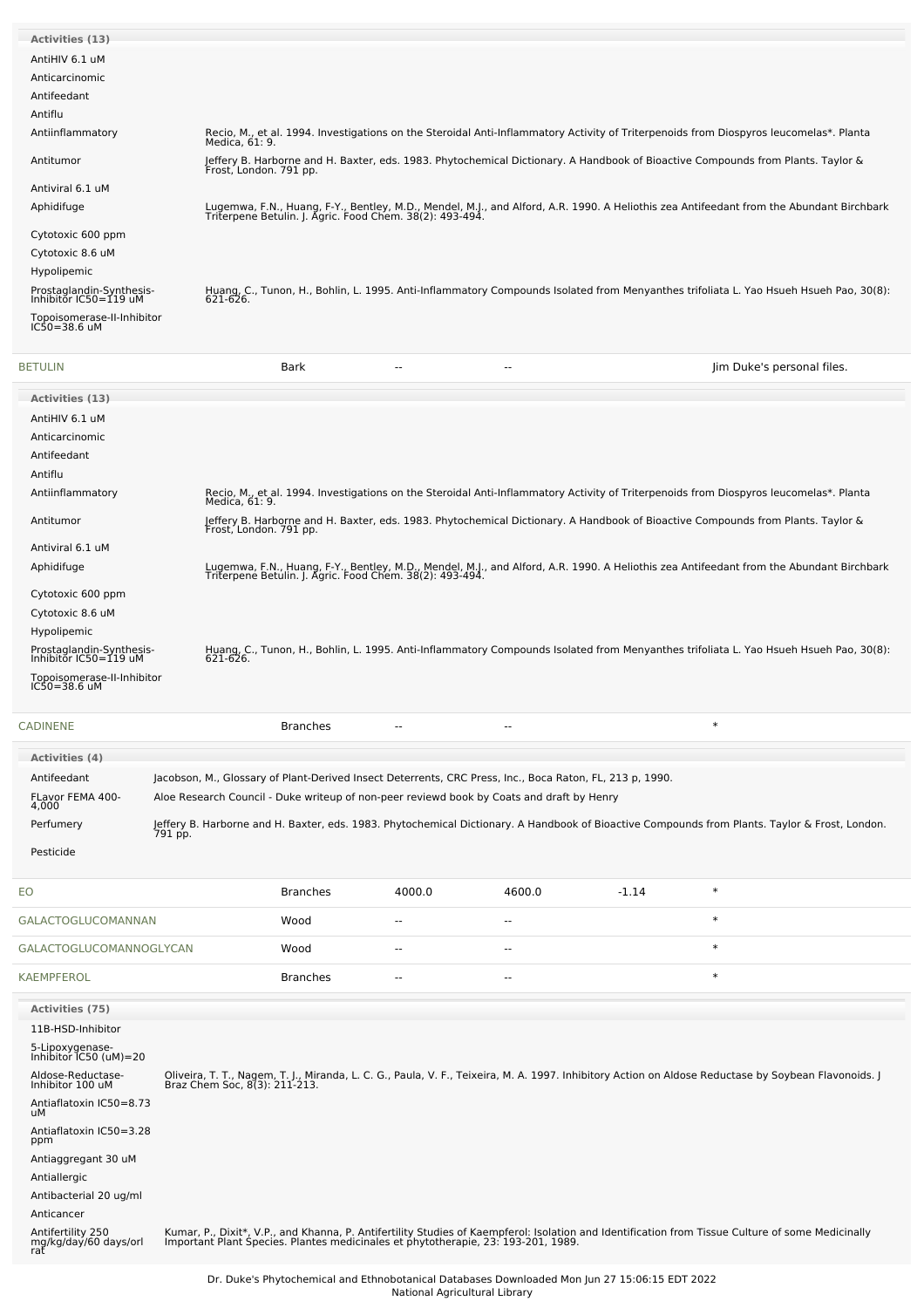| Antigingivitic 20 ug/ml                                        |                                                                                                                                                                                                                                                     |
|----------------------------------------------------------------|-----------------------------------------------------------------------------------------------------------------------------------------------------------------------------------------------------------------------------------------------------|
| Antiherpetic 23-92<br>ug/ml                                    | Amoros, M., Simoes, C.M.O., Girre, L., et al. Synergistic Effect Of Flavones And Flavonols Against Herpes Simplex Virus Type 1 In Cell Culture.<br>Comparison With The Antiviral Activity Of Propolis. J. of Natural Products 55(                   |
| Antihistaminic                                                 | Williamson, E. M. and Evans, F. J., Potter's New Cyclopaedia of Botanical Drugs and Preparations, Revised Ed., Saffron Walden, the C. W. Daniel<br>Co., Ltd., Essex UK, 362 pp, 1988, reprint 1989.                                                 |
| Antiimplantation<br>Antiinflammatory 20<br>mg/kg               |                                                                                                                                                                                                                                                     |
| Antiinflammatory 200<br>mg/kg ipr rat<br>Antileukemic IC50=3.1 | Life Sciences 55: 1061.                                                                                                                                                                                                                             |
| ug/ml<br>Antilymphocytic                                       | Jeffery B. Harborne and H. Baxter, eds. 1983. Phytochemical Dictionary. A Handbook of Bioactive Compounds from Plants. Taylor & Frost,                                                                                                              |
|                                                                | Londón. 791 pp.                                                                                                                                                                                                                                     |
| Antimutagenic<br>ID50=10-40 nM                                 | Phenolic Compounds in Food and Their Effects on Health. Antioxidants & Cancer Prevention. Huang, M.T., Ho, C.T. and Lee, C.Y. eds. 1992. ACS<br>Symposium Series 507.ACS, Washington 402 pp.                                                        |
| Antioxidant IC50=40 uM<br>Antioxidant 3/4                      |                                                                                                                                                                                                                                                     |
| quercetin<br>Antioxidant IC50=1.2<br>ug/ml                     |                                                                                                                                                                                                                                                     |
| Antiperiodontic 20<br>ug/ml                                    |                                                                                                                                                                                                                                                     |
| Antiplaque 20 ug/ml                                            |                                                                                                                                                                                                                                                     |
| Antiradicular 7 x<br>quercetin                                 |                                                                                                                                                                                                                                                     |
| Antiseptic 20 ug/ml<br>Antiserotonin 200                       |                                                                                                                                                                                                                                                     |
| mg/kg ipr rat                                                  |                                                                                                                                                                                                                                                     |
| Antispasmodic                                                  | Williamson, E. M. and Evans, F. J., Potter's New Cyclopaedia of Botanical Drugs and Preparations, Revised Ed., Saffron Walden, the C. W. Daniel<br>Co., Ltd., Essex UK, 362 pp, 1988, reprint 1989.                                                 |
| Antistaphylococcic<br>Antitumor                                |                                                                                                                                                                                                                                                     |
| Antitumor-Promoter                                             | Yasukawa, K., Takido, M., Takeuchi, M., Sato, Y., Nitta, K., and Nakagawa, S. 1989. Inhibitory Effects of Flavonol Glycosides on 12-O-<br>.1990. TetradecanoyIphorbol-13-acetate-Induced Tumor Promotion. Chem. Pharm. Bull. 38(3): 774-776, 1990   |
| Antiulcer 50-200 mg/kg<br>ipr rat                              |                                                                                                                                                                                                                                                     |
| Antiviral 23-92 ug/ml                                          |                                                                                                                                                                                                                                                     |
| Apoptotic 60 uM<br>Aromatase-Inhibitor<br>$IC12=1$ uM/l        | Journal of Medicinal Food 2: 235.1999.                                                                                                                                                                                                              |
| COX-2-Inhibitor                                                |                                                                                                                                                                                                                                                     |
| Cancer-Preventive<br>Carcinogenic                              | Stitt, P. A. Why George Should Eat Broccoli. Dougherty Co, Milwaukee, WI, 1990, 399 pp.<br>Hutchings, A, Scott, AH, Lewis, G, and Cunningham, A. 1996. Zulu Medicinal Plants. An inventory. University of Natal Press, Pietermaritzburg.<br>450 pp. |
| Choleretic<br>Copper-Chelator                                  | Leung, A. Y. and Foster, S. 1995. Encyclopedia of Common Natural Ingredients 2nd Ed. John Wiley & Sons, New York. 649 pp.                                                                                                                           |
| Cyclooxygenase-<br>Inhibitor IC50 (uM) =20                     |                                                                                                                                                                                                                                                     |
| Cytotoxic                                                      |                                                                                                                                                                                                                                                     |
| Diaphoretic?<br>Diuretic                                       | Lawrence Review of Natural Products, Dec-90.                                                                                                                                                                                                        |
| uM/l                                                           | Estrogenic EC50=0.1-25 Journal of Medicinal Food 2: 227.1999.                                                                                                                                                                                       |
| Estrogenic EC50=0.56<br>uМ                                     |                                                                                                                                                                                                                                                     |
| Fungicide 20 ug/ml                                             | Father Nature's Farmacy: The aggregate of all these three-letter citations.                                                                                                                                                                         |
| HIV-RT-Inhibitor<br>IC50=50-150 ug/ml                          | Garcia, J., Morin,* C., Nyasse, B., Sondengam, B-L., Tchouankeu, J-C., and Tsamo, E. Complete Structural Assignments Of An Ergosterol<br>Derivative From Entandrophragma utile. Journal of Natural Products, 54(1): 136-142, 1991                   |
| Hepatoprotective<br>IC50=5.46 uM                               |                                                                                                                                                                                                                                                     |
| Hepatoprotective<br>$IC50 = 1.30$ ppm                          |                                                                                                                                                                                                                                                     |
| Hypotensive                                                    |                                                                                                                                                                                                                                                     |
| ICAM-1-Inhibitor<br>Inotropic                                  |                                                                                                                                                                                                                                                     |
| lodothyronine-<br>Deiodinase-Inhibitor                         | Jeffery B. Harborne and H. Baxter, eds. 1983. Phytochemical Dictionary. A Handbook of Bioactive Compounds from Plants. Taylor & Frost,<br>London. 791 pp.                                                                                           |
| JNK-Inhibitor<br>Lipoxygenase-Inhibitor                        | Jeffery B. Harborne and H. Baxter, eds. 1983. Phytochemical Dictionary. A Handbook of Bioactive Compounds from Plants. Taylor & Frost,                                                                                                              |
| MAO-Inhibitor                                                  | London. 791 pp.                                                                                                                                                                                                                                     |
| Mutagenic                                                      |                                                                                                                                                                                                                                                     |
| NO-Inhibitor IC50=13.9<br>uМ                                   |                                                                                                                                                                                                                                                     |
| Natriuretic<br>Neuroprotective                                 |                                                                                                                                                                                                                                                     |
| PAF-Inhibitor<br>Pesticide                                     |                                                                                                                                                                                                                                                     |
|                                                                |                                                                                                                                                                                                                                                     |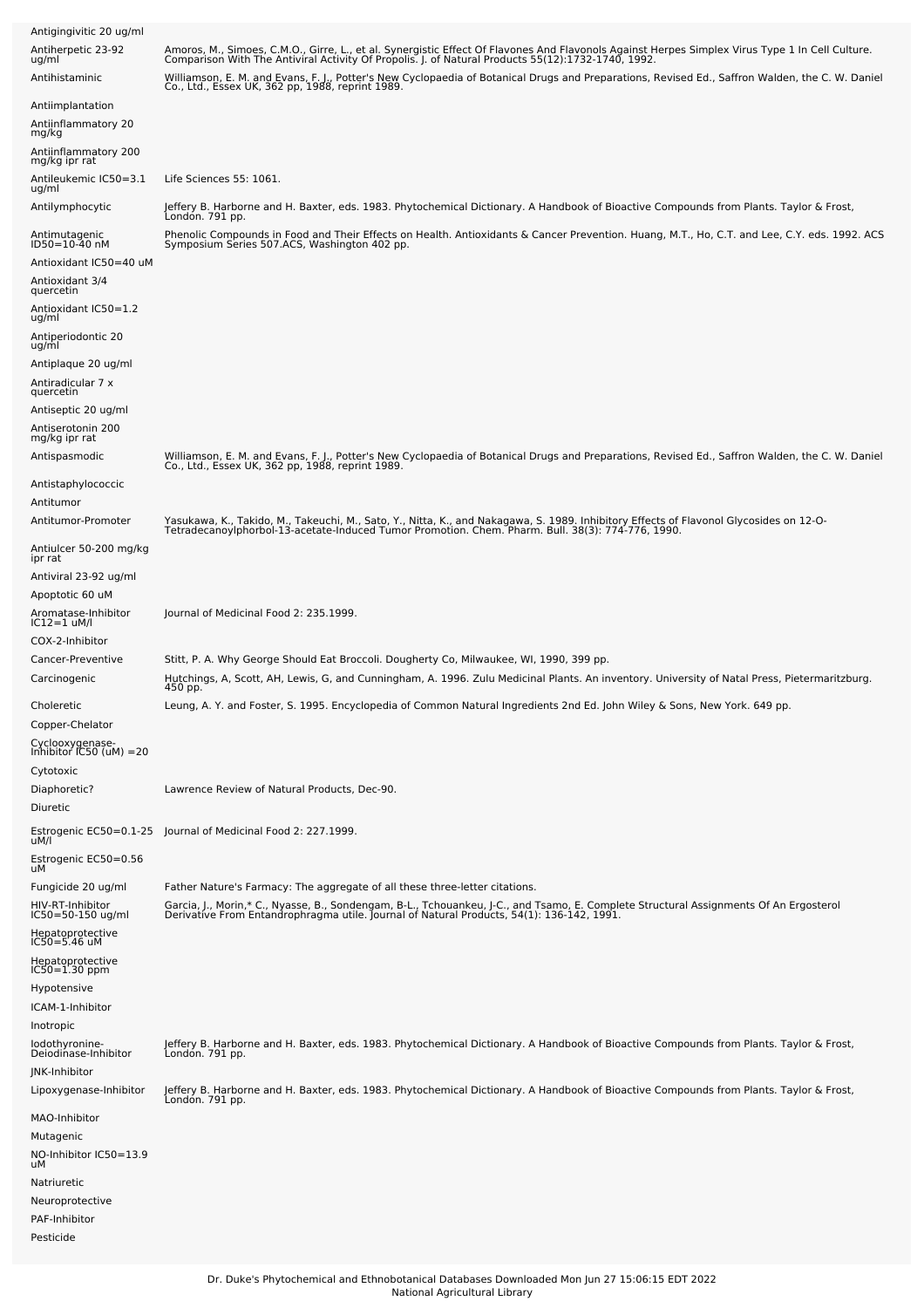| Protisticide                                  |                                                                                                                       |                 |                          |         | Meckes, M., Calzada, F., Tapia-Contreras, A., Cedillo-Rivera, R. 1999. Antiprotozoal Properties of Helianthemum glomeratum. Phytotherapy<br>Research, 13(2): 102-105.                                                       |  |
|-----------------------------------------------|-----------------------------------------------------------------------------------------------------------------------|-----------------|--------------------------|---------|-----------------------------------------------------------------------------------------------------------------------------------------------------------------------------------------------------------------------------|--|
| Quinone-Reductase-<br>Inducer 3 uM            |                                                                                                                       |                 |                          |         |                                                                                                                                                                                                                             |  |
| TNF-alpha-Inhibitor                           |                                                                                                                       |                 |                          |         |                                                                                                                                                                                                                             |  |
| $IC50 = 3.99$ uM<br>Teratologic               |                                                                                                                       |                 |                          |         |                                                                                                                                                                                                                             |  |
| Topoisomerase-I-<br>Inhibitor                 | 223-237.                                                                                                              |                 |                          |         | Santti, R., Makela, S., Strauss, L., Korman, J., Kostian, M. L. 1998. Phytoestrogens: Potential Endocrine Disruptors in Males. Toxicol Ind Health, 14:                                                                      |  |
| Topoisomerase-II-<br>Inhibitor IC50=8.1 ug/ml |                                                                                                                       |                 |                          |         | Constantinou, A., Mehta, R., Runyan, C., Rao, K., Vaughan, A., Moon, R. 1995. Flavonoids as DNA Topoisomerase Antagonists and Poisons:<br>Structure-Activity Relationships. J Natural Products, 58: 217-225.                |  |
| Tyrosinase-Inhibitor<br>ID50=230 uM           |                                                                                                                       |                 |                          |         |                                                                                                                                                                                                                             |  |
| Uterotrophic EC50=0.1-                        | Journal of Medicinal Food 2: 227.1999.                                                                                |                 |                          |         |                                                                                                                                                                                                                             |  |
| 25 uM/l<br>Vasodilator                        |                                                                                                                       |                 |                          |         |                                                                                                                                                                                                                             |  |
| CAMP-<br>Phosphodiesterase-                   |                                                                                                                       |                 |                          |         |                                                                                                                                                                                                                             |  |
| Inhibitor<br>iNOS-Inhibitor IC50=             |                                                                                                                       |                 |                          |         |                                                                                                                                                                                                                             |  |
| <15 uM<br>iNOS-Inhibitor                      |                                                                                                                       |                 |                          |         |                                                                                                                                                                                                                             |  |
| IC50=13.9 uM                                  |                                                                                                                       |                 |                          |         |                                                                                                                                                                                                                             |  |
| L-ALPHA-PINENE                                |                                                                                                                       | <b>Branches</b> | --                       | --      | $\ast$                                                                                                                                                                                                                      |  |
| L-BORNEOL                                     |                                                                                                                       | <b>Branches</b> |                          | ٠.      | $\ast$                                                                                                                                                                                                                      |  |
| L-BORNYL-ACETATE                              |                                                                                                                       | <b>Branches</b> | --                       | ۰.      | $\ast$                                                                                                                                                                                                                      |  |
| L-CAMPHENE                                    |                                                                                                                       | <b>Branches</b> | $\overline{\phantom{a}}$ | $-$     | $\ast$                                                                                                                                                                                                                      |  |
| L-LIMONENE                                    |                                                                                                                       | <b>Branches</b> | --                       | ٠.      | $\ast$                                                                                                                                                                                                                      |  |
| <b>Activities (2)</b>                         |                                                                                                                       |                 |                          |         |                                                                                                                                                                                                                             |  |
| Antiacetylcholinesterase IC25=1.2 mM          |                                                                                                                       |                 |                          |         |                                                                                                                                                                                                                             |  |
| Antiacetylcholinesterase IC27=164 ug/ml       |                                                                                                                       |                 |                          |         |                                                                                                                                                                                                                             |  |
| MYRCENE                                       |                                                                                                                       | <b>Branches</b> | 104.0                    | 120.0   | $\ast$                                                                                                                                                                                                                      |  |
| <b>Activities (22)</b>                        |                                                                                                                       |                 |                          |         |                                                                                                                                                                                                                             |  |
| ACE-Inhibitor 100 ug/ml                       |                                                                                                                       |                 |                          |         |                                                                                                                                                                                                                             |  |
| Aldose-Reductase-<br>Inhibitor 100 ug/ml      | 101.                                                                                                                  |                 |                          |         | Okamura, K., Iwakami, S., Matsunaga, T. 1992. Biological Activity of Monoterpenes from Trees. Toyama-Ken Yakuji Kenkyusho Nenpo, (20): 95-                                                                                  |  |
| Allergenic                                    |                                                                                                                       |                 |                          |         |                                                                                                                                                                                                                             |  |
| Analgesic                                     |                                                                                                                       |                 |                          |         | Kauderer, B., Zamith, H., Paumgartten, F.J.R., and Speit, G. Evaluation of the Mutagenicity of B-Myrcene in Mammalian Cells In Vitro.<br>Environmental and Molecular Mutagenesis 18: 28-34, 1991.                           |  |
| Antibacterial<br>Anticonvulsant               |                                                                                                                       |                 |                          |         |                                                                                                                                                                                                                             |  |
| Antimutagenic                                 |                                                                                                                       |                 |                          |         | Kauderer, B., Zamith, H., Paumgartten, F.J.R., and Speit, G. Evaluation of the Mutagenicity of B-Myrcene in Mammalian Cells In Vitro.<br>Environmental and Molecular Mutagenesis 18: 28-34, 1991.                           |  |
| Antinitrosaminic                              |                                                                                                                       |                 |                          |         |                                                                                                                                                                                                                             |  |
| Antinociceptive 10-20<br>mg/kg ipr mus        |                                                                                                                       |                 |                          |         | Rao, V.S.N., Menezes, A.M.S., Viana, G.S.B. 1990. Effect of myrcene on nociception in mice. J. Pharm. Pharmacol. 42: 877-878, 1990.                                                                                         |  |
| Antinociceptive 20-40<br>mg/kg scu mus        |                                                                                                                       |                 |                          |         | Rao, V.S.N., Menezes, A.M.S., Viana, G.S.B. 1990. Effect of myrcene on nociception in mice. J. Pharm. Pharmacol. 42: 877-878, 1990.                                                                                         |  |
| Antioxidant                                   | Jim Duke's personal files.                                                                                            |                 |                          |         |                                                                                                                                                                                                                             |  |
| Antispasmodic<br>Chemopreventive              | Jim Duke's personal files.<br>Stitt, P. A. Why George Should Eat Broccoli. Dougherty Co, Milwaukee, WI, 1990, 399 pp. |                 |                          |         |                                                                                                                                                                                                                             |  |
| FLavor FEMA 0.5-9                             | Aloe Research Council - Duke writeup of non-peer reviewd book by Coats and draft by Henry                             |                 |                          |         |                                                                                                                                                                                                                             |  |
| Fungicide                                     | pp.                                                                                                                   |                 |                          |         | Keeler, R.F. and Tu, A.T. eds. 1991. Toxicology of Plant and Fungal Compounds. (Handbook of Natural Toxins Vol. 6) Marcel Dekker, Inc. NY. 665                                                                              |  |
| Hypothermic                                   |                                                                                                                       |                 |                          |         |                                                                                                                                                                                                                             |  |
| Insectifuge<br>Irritant                       |                                                                                                                       |                 |                          |         | Zebovitz, T. C. Ed. 1989. Part VII. Flavor and Fragrance Substances, in Keith L. H. and Walters, D.B., eds. Compendium of Safety Data Sheets for<br>Research and Industrial Chemicals. VCH Publishers, New York. 3560-4253. |  |
| Myorelaxant 100-200                           |                                                                                                                       |                 |                          |         |                                                                                                                                                                                                                             |  |
| mg/kg<br>P450-2B1-Inhibitor                   |                                                                                                                       |                 |                          |         |                                                                                                                                                                                                                             |  |
| IC50=0.14 uM<br>Perfumery                     |                                                                                                                       |                 |                          |         | Jeffery B. Harborne and H. Baxter, eds. 1983. Phytochemical Dictionary. A Handbook of Bioactive Compounds from Plants. Taylor & Frost,                                                                                      |  |
|                                               | Londón. 791 pp.                                                                                                       |                 |                          |         |                                                                                                                                                                                                                             |  |
| Pesticide                                     |                                                                                                                       |                 |                          |         |                                                                                                                                                                                                                             |  |
| PICEATANNOL                                   | Bark                                                                                                                  |                 | 8000.0                   | 10000.0 | $\ast$                                                                                                                                                                                                                      |  |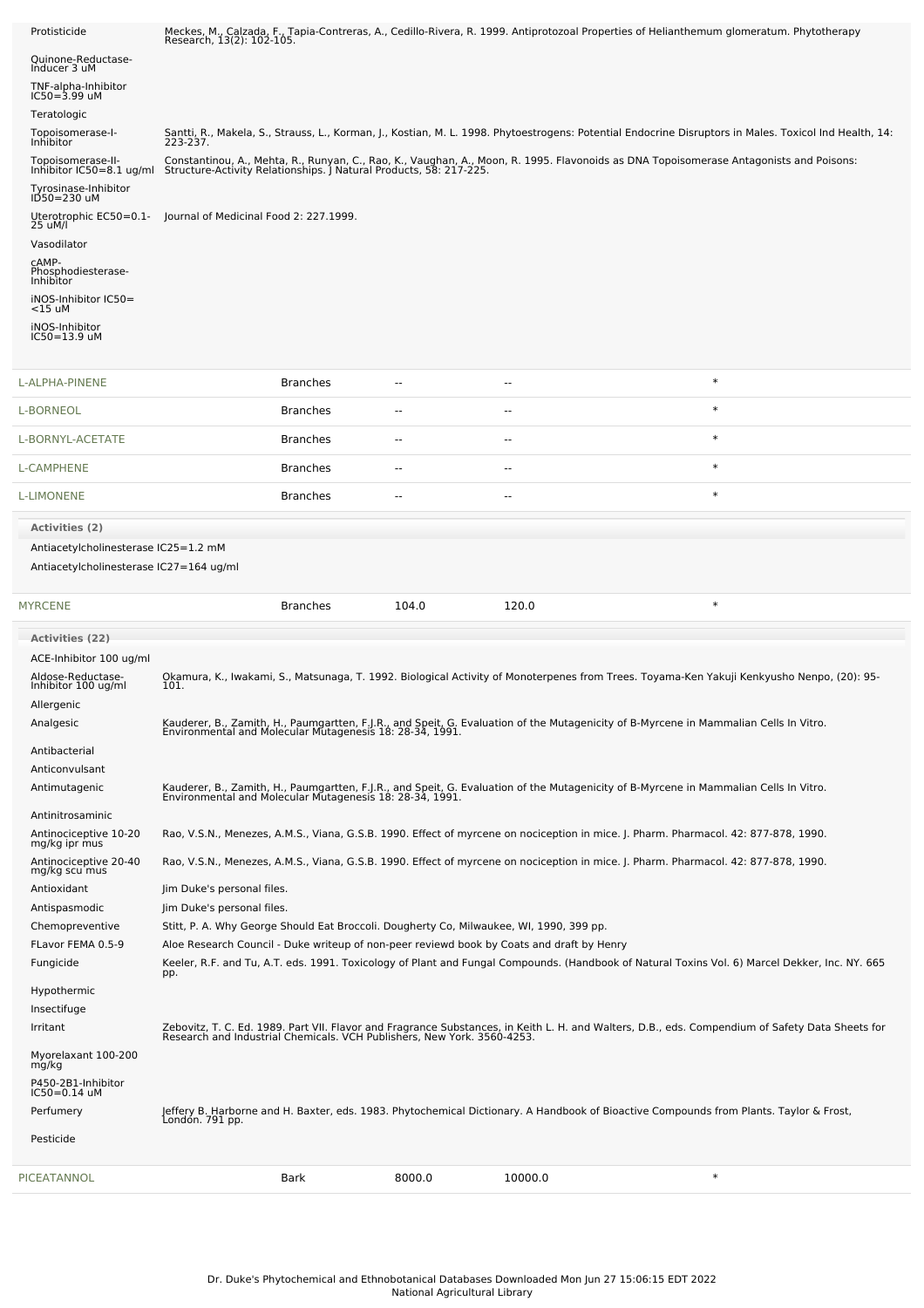| <b>Activities (8)</b>                     |                                                                                                                                                                                                                                   |
|-------------------------------------------|-----------------------------------------------------------------------------------------------------------------------------------------------------------------------------------------------------------------------------------|
| Allelopathic                              |                                                                                                                                                                                                                                   |
| Antileukemic                              | Singla*, A.K. Pathak, K. 1989. Phytoconstituents of Euphorbia species. Fitoterapia 61(6): 483-508, 1990.                                                                                                                          |
| Antioxidant                               |                                                                                                                                                                                                                                   |
| Artemicide                                |                                                                                                                                                                                                                                   |
| Fungicide                                 |                                                                                                                                                                                                                                   |
| Pesticide                                 |                                                                                                                                                                                                                                   |
| Phytoalexin                               |                                                                                                                                                                                                                                   |
| Piscicide                                 |                                                                                                                                                                                                                                   |
|                                           |                                                                                                                                                                                                                                   |
| <b>PINITOL</b>                            | $\ast$<br><b>Branches</b><br>$\overline{\phantom{a}}$<br>٠.                                                                                                                                                                       |
| Activities (5)                            |                                                                                                                                                                                                                                   |
| Antidiabetic                              |                                                                                                                                                                                                                                   |
| Antifeedant                               |                                                                                                                                                                                                                                   |
| <b>Expectorant FEA</b>                    |                                                                                                                                                                                                                                   |
| Insectifuge                               | Jacobson, M., Glossary of Plant-Derived Insect Deterrents, CRC Press, Inc., Boca Raton, FL, 213 p, 1990.                                                                                                                          |
| Pesticide                                 |                                                                                                                                                                                                                                   |
| <b>TANNIN</b>                             | $\ast$<br>Root Bark<br>245000.0<br>0.55<br>$\overline{\phantom{a}}$                                                                                                                                                               |
| Activities (35)                           |                                                                                                                                                                                                                                   |
| Anthelmintic                              |                                                                                                                                                                                                                                   |
| AntiHIV                                   |                                                                                                                                                                                                                                   |
| Antibacterial                             |                                                                                                                                                                                                                                   |
| Anticancer                                |                                                                                                                                                                                                                                   |
| Anticariogenic                            |                                                                                                                                                                                                                                   |
| Antidiarrheic                             |                                                                                                                                                                                                                                   |
| Antidysenteric                            |                                                                                                                                                                                                                                   |
| Antihepatotoxic                           |                                                                                                                                                                                                                                   |
| Antihypertensive                          |                                                                                                                                                                                                                                   |
| Antilipolytic<br>Antimutagenic            |                                                                                                                                                                                                                                   |
| Antinephritic                             |                                                                                                                                                                                                                                   |
|                                           | Uchida, U., Ohta, H., Niwa, M., Mori, A., Nonaka, G-i., Nishioka, I., and Zaki, M. 1989. Prolongation of Life Span of Stroke-Prone Spontaneously<br>Hypertensive Rats (SHRSP) Ingesting Persimmon Tannin. Chem. Pharm. Bull. 38(4 |
| Antiophidic<br>Antioxidant                | Economic & Medicinal Plant Research, 5: 363.                                                                                                                                                                                      |
| $IC50 = 1.44$ ug/ml                       |                                                                                                                                                                                                                                   |
| Antioxidant 1/3<br>quercetin              |                                                                                                                                                                                                                                   |
| Antiradicular 500<br>mg/kg/day orl mus    | Uchida, U., Ohta, H., Niwa, M., Mori, A., Nonaka, G-i., Nishioka, I., and Zaki, M. 1989. Prolongation of Life Span of Stroke-Prone Spontaneously<br>Hypertensive Rats (SHRSP) Ingesting Persimmon Tannin. Chem. Pharm. Bull. 38(4 |
| Antiradicular 1/3<br>quercetin            |                                                                                                                                                                                                                                   |
| Antirenitic                               | Uchida, U., Ohta, H., Niwa, M., Mori, A., Nonaka, G-i., Nishioka, I., and Zaki, M. 1989. Prolongation of Life Span of Stroke-Prone Spontaneously<br>Hypertensive Rats (SHRSP) Ingesting Persimmon Tannin. Chem. Pharm. Bull. 38(4 |
| Antitumor                                 |                                                                                                                                                                                                                                   |
| Antitumor-Promoter                        |                                                                                                                                                                                                                                   |
| Antiulcer                                 |                                                                                                                                                                                                                                   |
| Antiviral                                 |                                                                                                                                                                                                                                   |
| Cancer-Preventive                         | HerbalGram No. 22 - Spring 1990, page 14.                                                                                                                                                                                         |
| Carcinogenic                              |                                                                                                                                                                                                                                   |
| Chelator<br>Cyclooxygenase-               |                                                                                                                                                                                                                                   |
| Inhibitor<br>Glucosyl-                    |                                                                                                                                                                                                                                   |
| Transférase-Inhibitor                     |                                                                                                                                                                                                                                   |
| Hepatoprotective                          |                                                                                                                                                                                                                                   |
| Immunosuppressant                         |                                                                                                                                                                                                                                   |
| Lipoxygenase-<br>Inhibitor                |                                                                                                                                                                                                                                   |
| MAO-Inhibitor                             |                                                                                                                                                                                                                                   |
| Ornithine-<br>Decarboxylase-<br>Inhibitor |                                                                                                                                                                                                                                   |
| Pesticide                                 |                                                                                                                                                                                                                                   |
| Psychotropic                              | Uchida, U., Ohta, H., Niwa, M., Mori, A., Nonaka, G-i., Nishioka, I., and Zaki, M. 1989. Prolongation of Life Span of Stroke-Prone Spontaneously<br>Hypertensive Rats (SHRSP) Ingesting Persimmon Tannin. Chem. Pharm. Bull. 38(4 |
| Xanthine-Oxidase-<br>Inhibitor            |                                                                                                                                                                                                                                   |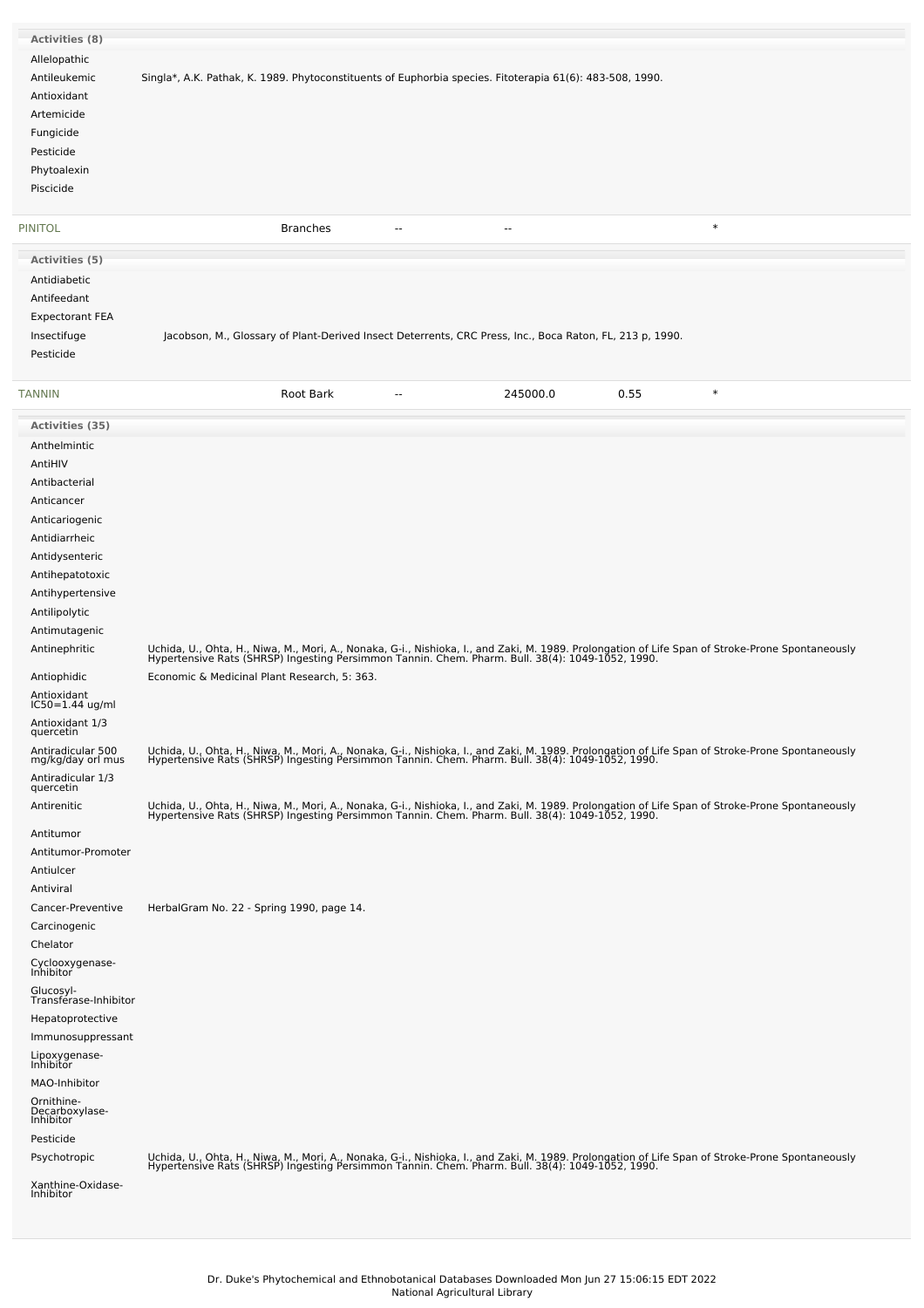| Activities (35)<br>Anthelmintic           |                                                                                                                                                                                                                                   |  |  |
|-------------------------------------------|-----------------------------------------------------------------------------------------------------------------------------------------------------------------------------------------------------------------------------------|--|--|
|                                           |                                                                                                                                                                                                                                   |  |  |
|                                           |                                                                                                                                                                                                                                   |  |  |
| AntiHIV                                   |                                                                                                                                                                                                                                   |  |  |
| Antibacterial                             |                                                                                                                                                                                                                                   |  |  |
| Anticancer                                |                                                                                                                                                                                                                                   |  |  |
| Anticariogenic                            |                                                                                                                                                                                                                                   |  |  |
| Antidiarrheic                             |                                                                                                                                                                                                                                   |  |  |
| Antidysenteric                            |                                                                                                                                                                                                                                   |  |  |
| Antihepatotoxic                           |                                                                                                                                                                                                                                   |  |  |
| Antihypertensive                          |                                                                                                                                                                                                                                   |  |  |
| Antilipolytic                             |                                                                                                                                                                                                                                   |  |  |
| Antimutagenic                             |                                                                                                                                                                                                                                   |  |  |
| Antinephritic                             | Uchida, U., Ohta, H., Niwa, M., Mori, A., Nonaka, G-i., Nishioka, I., and Zaki, M. 1989. Prolongation of Life Span of Stroke-Prone Spontaneously<br>Hypertensive Rats (SHRSP) Ingesting Persimmon Tannin. Chem. Pharm. Bull. 38(4 |  |  |
| Antiophidic                               | Economic & Medicinal Plant Research, 5: 363.                                                                                                                                                                                      |  |  |
| Antioxidant<br>IC50=1.44 ug/ml            |                                                                                                                                                                                                                                   |  |  |
| Antioxidant 1/3<br>quercetin              |                                                                                                                                                                                                                                   |  |  |
| Antiradicular 500<br>mg/kg/day orl mus    | Uchida, U., Ohta, H., Niwa, M., Mori, A., Nonaka, G-i., Nishioka, I., and Zaki, M. 1989. Prolongation of Life Span of Stroke-Prone Spontaneously<br>Hypertensive Rats (SHRSP) Ingesting Persimmon Tannin. Chem. Pharm. Bull. 38(4 |  |  |
| Antiradicular 1/3<br>quercetin            |                                                                                                                                                                                                                                   |  |  |
| Antirenitic                               | Uchida, U., Ohta, H., Niwa, M., Mori, A., Nonaka, G-i., Nishioka, I., and Zaki, M. 1989. Prolongation of Life Span of Stroke-Prone Spontaneously<br>Hypertensive Rats (SHRSP) Ingesting Persimmon Tannin. Chem. Pharm. Bull. 38(4 |  |  |
| Antitumor                                 |                                                                                                                                                                                                                                   |  |  |
| Antitumor-Promoter                        |                                                                                                                                                                                                                                   |  |  |
| Antiulcer                                 |                                                                                                                                                                                                                                   |  |  |
| Antiviral                                 |                                                                                                                                                                                                                                   |  |  |
| Cancer-Preventive                         | HerbalGram No. 22 - Spring 1990, page 14.                                                                                                                                                                                         |  |  |
| Carcinogenic                              |                                                                                                                                                                                                                                   |  |  |
| Chelator                                  |                                                                                                                                                                                                                                   |  |  |
| Cyclooxygenase-<br>Inhibitor              |                                                                                                                                                                                                                                   |  |  |
| Glucosyl-<br>Transferase-Inhibitor        |                                                                                                                                                                                                                                   |  |  |
| Hepatoprotective                          |                                                                                                                                                                                                                                   |  |  |
| Immunosuppressant                         |                                                                                                                                                                                                                                   |  |  |
| Lipoxygenase-<br>Inhibitor                |                                                                                                                                                                                                                                   |  |  |
| MAO-Inhibitor                             |                                                                                                                                                                                                                                   |  |  |
| Ornithine-<br>Decarboxylase-<br>Inhibitor |                                                                                                                                                                                                                                   |  |  |
| Pesticide                                 |                                                                                                                                                                                                                                   |  |  |
| Psychotropic                              | Uchida, U., Ohta, H., Niwa, M., Mori, A., Nonaka, G-i., Nishioka, I., and Zaki, M. 1989. Prolongation of Life Span of Stroke-Prone Spontaneously<br>Hypertensive Rats (SHRSP) Ingesting Persimmon Tannin. Chem. Pharm. Bull. 38(4 |  |  |
| Xanthine-Oxidase-<br><b>Inhibitor</b>     |                                                                                                                                                                                                                                   |  |  |

[TANNIN](file:///phytochem/chemicals/show/16791) Bark 100000.0 150500.0 0.08 \*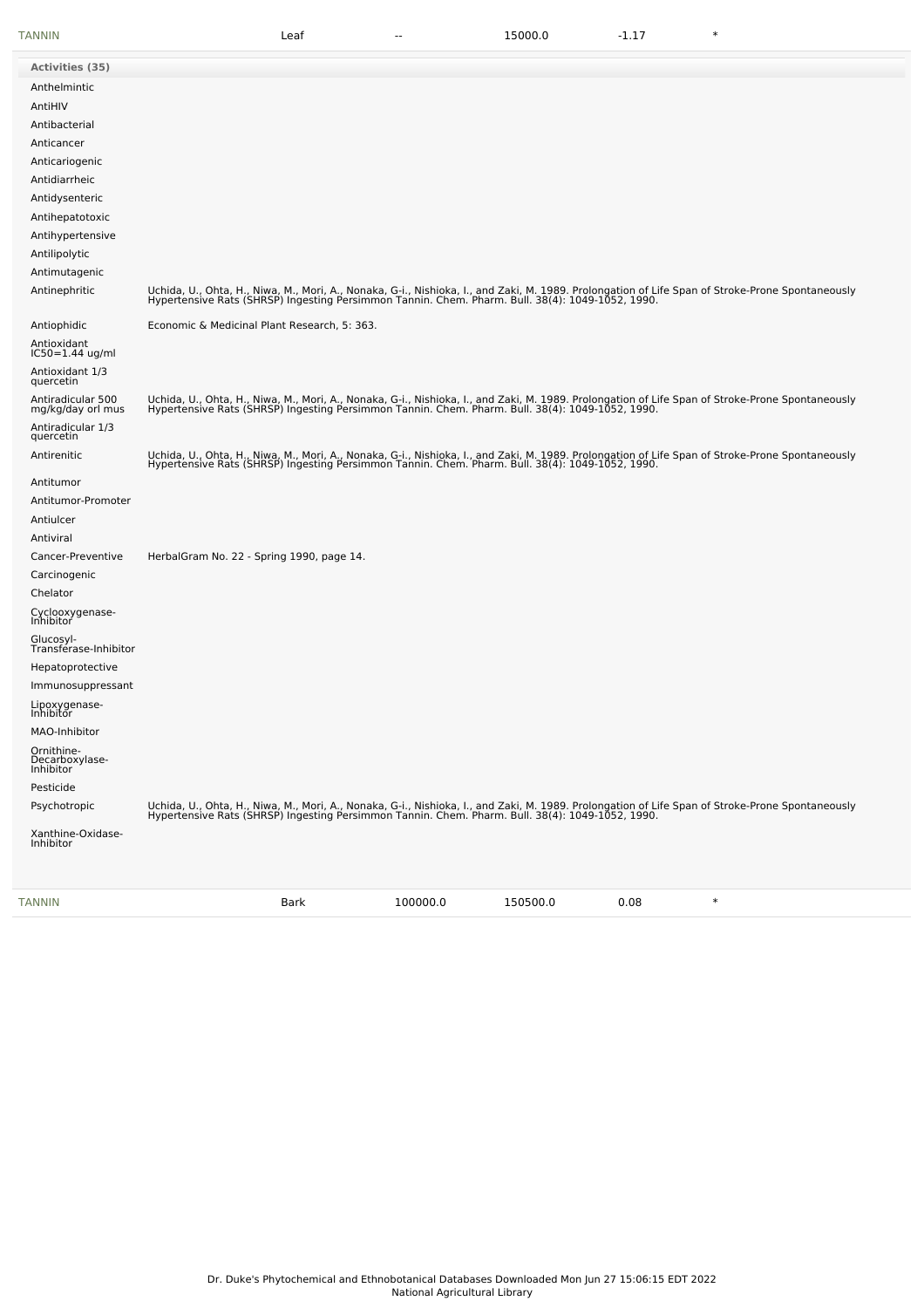| <b>THUJONE</b>                                      | $\ast$<br><b>Branches</b>                                                                                                                                                                                                         |
|-----------------------------------------------------|-----------------------------------------------------------------------------------------------------------------------------------------------------------------------------------------------------------------------------------|
| Xanthine-Oxidase-<br>Inhibitor                      |                                                                                                                                                                                                                                   |
| Psychotropic                                        | Uchida, U., Ohta, H., Niwa, M., Mori, A., Nonaka, G-i., Nishioka, I., and Zaki, M. 1989. Prolongation of Life Span of Stroke-Prone Spontaneously<br>Hypertensive Rats (SHRSP) Ingesting Persimmon Tannin. Chem. Pharm. Bull. 38(4 |
| Pesticide                                           |                                                                                                                                                                                                                                   |
| Inhibitor                                           |                                                                                                                                                                                                                                   |
| Ornithine-<br>Decarboxylase-                        |                                                                                                                                                                                                                                   |
| MAO-Inhibitor                                       |                                                                                                                                                                                                                                   |
| Lipoxygenase-<br>Inhibitor                          |                                                                                                                                                                                                                                   |
| Immunosuppressant                                   |                                                                                                                                                                                                                                   |
| Hepatoprotective                                    |                                                                                                                                                                                                                                   |
| Glucosyl-<br>Transférase-Inhibitor                  |                                                                                                                                                                                                                                   |
| Cyclooxygenase-<br>Inhibitor                        |                                                                                                                                                                                                                                   |
|                                                     |                                                                                                                                                                                                                                   |
| Carcinogenic<br>Chelator                            |                                                                                                                                                                                                                                   |
| Cancer-Preventive                                   | HerbalGram No. 22 - Spring 1990, page 14.                                                                                                                                                                                         |
| Antiviral                                           |                                                                                                                                                                                                                                   |
| Antiulcer                                           |                                                                                                                                                                                                                                   |
| Antitumor-Promoter                                  |                                                                                                                                                                                                                                   |
| Antitumor                                           |                                                                                                                                                                                                                                   |
|                                                     | Uchida, U., Ohta, H., Niwa, M., Mori, A., Nonaka, G-i., Nishioka, I., and Zaki, M. 1989. Prolongation of Life Span of Stroke-Prone Spontaneously<br>Hypertensive Rats (SHRSP) Ingesting Persimmon Tannin. Chem. Pharm. Bull. 38(4 |
| quercetin<br>Antirenitic                            |                                                                                                                                                                                                                                   |
| Antiradicular 1/3                                   |                                                                                                                                                                                                                                   |
| quercetin<br>Antiradicular 500<br>mg/kg/day orl mus | Uchida, U., Ohta, H., Niwa, M., Mori, A., Nonaka, G-i., Nishioka, I., and Zaki, M. 1989. Prolongation of Life Span of Stroke-Prone Spontaneously<br>Hypertensive Rats (SHRSP) Ingesting Persimmon Tannin. Chem. Pharm. Bull. 38(4 |
| Antioxidant 1/3                                     |                                                                                                                                                                                                                                   |
| Antioxidant<br>IC50=1.44 ug/ml                      |                                                                                                                                                                                                                                   |
| Antiophidic                                         | Economic & Medicinal Plant Research, 5: 363.                                                                                                                                                                                      |
| Antinephritic                                       | Uchida, U., Ohta, H., Niwa, M., Mori, A., Nonaka, G-i., Nishioka, I., and Zaki, M. 1989. Prolongation of Life Span of Stroke-Prone Spontaneously<br>Hypertensive Rats (SHRSP) Ingesting Persimmon Tannin. Chem. Pharm. Bull. 38(4 |
| Antimutagenic                                       |                                                                                                                                                                                                                                   |
| Antilipolytic                                       |                                                                                                                                                                                                                                   |
| Antihypertensive                                    |                                                                                                                                                                                                                                   |
| Antihepatotoxic                                     |                                                                                                                                                                                                                                   |
| Antidysenteric                                      |                                                                                                                                                                                                                                   |
| Antidiarrheic                                       |                                                                                                                                                                                                                                   |
| Anticariogenic                                      |                                                                                                                                                                                                                                   |
| Antibacterial<br>Anticancer                         |                                                                                                                                                                                                                                   |
| AntiHIV                                             |                                                                                                                                                                                                                                   |
|                                                     |                                                                                                                                                                                                                                   |
| Anthelmintic                                        |                                                                                                                                                                                                                                   |